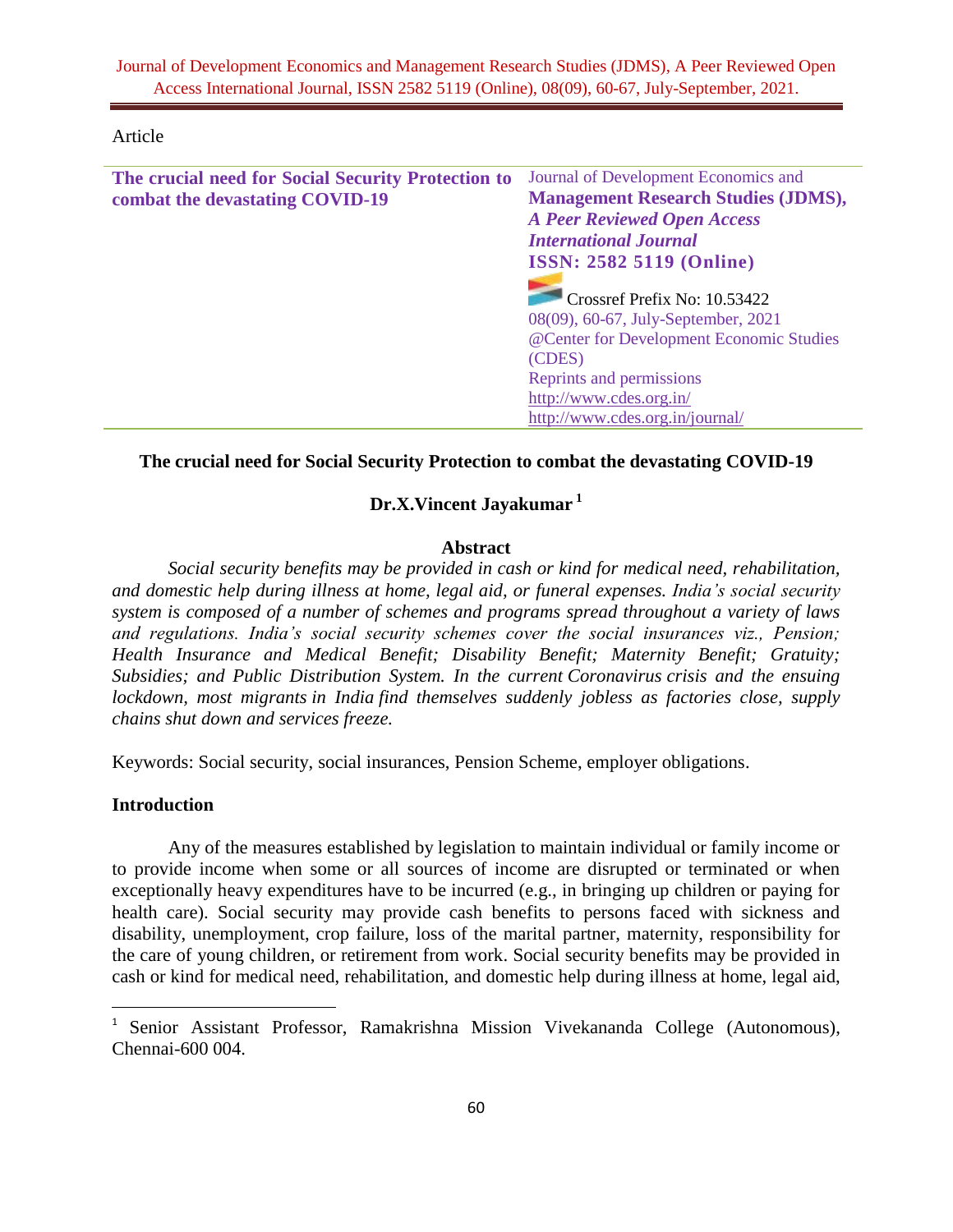or funeral expenses. It acts as a facilitator  $-$  it helps people to plan their own future through insurance and assistance.

India's social security system is composed of a number of schemes and programs spread throughout a variety of laws and regulations. Keep in mind, however, that the governmentcontrolled social security system in India applies to only a small portion of the population. Furthermore, the social security system in India includes not just an insurance payment of premiums into government funds (like in China), but also lump sum employer obligations. Generally, India's social security schemes cover the social insurances viz., Pension; Health Insurance and Medical Benefit; Disability Benefit; Maternity Benefit; Gratuity; Subsidies; and Public Distribution System.



The above picture illustrates the contribution made by each country towards social security in trillions of dollars in 2020

#### **Pension or Employees' Provident Fund**

The Employees' Provident Fund Organization, under the Ministry of Labor and Employment, ensures superannuation pension and family pension in case of death during service. Presently, only about 35 million out of a labor force of 400 million have access to formal social security in the form of old-age income protection in India. Out of these 35 million, 26 million workers are members of the Employees' Provident Fund Organization, which comprises private sector workers, civil servants, military personnel, and employees of State Public Sector Undertakings (PSUs).

The schemes under the Employees' Provident Fund Organization apply to businesses with at least 20 employees. Contributions to the Employees' Provident Fund Scheme are obligatory for both the employer and the employee when the employee is earning up to Rs 15,000 (US\$220) per month, and voluntary, when the employee earns more than this amount. If the pay of any employee exceeds this amount, the contribution payable by the employer will be limited to the amount payable on the first Rs 15,000 (US\$220) only.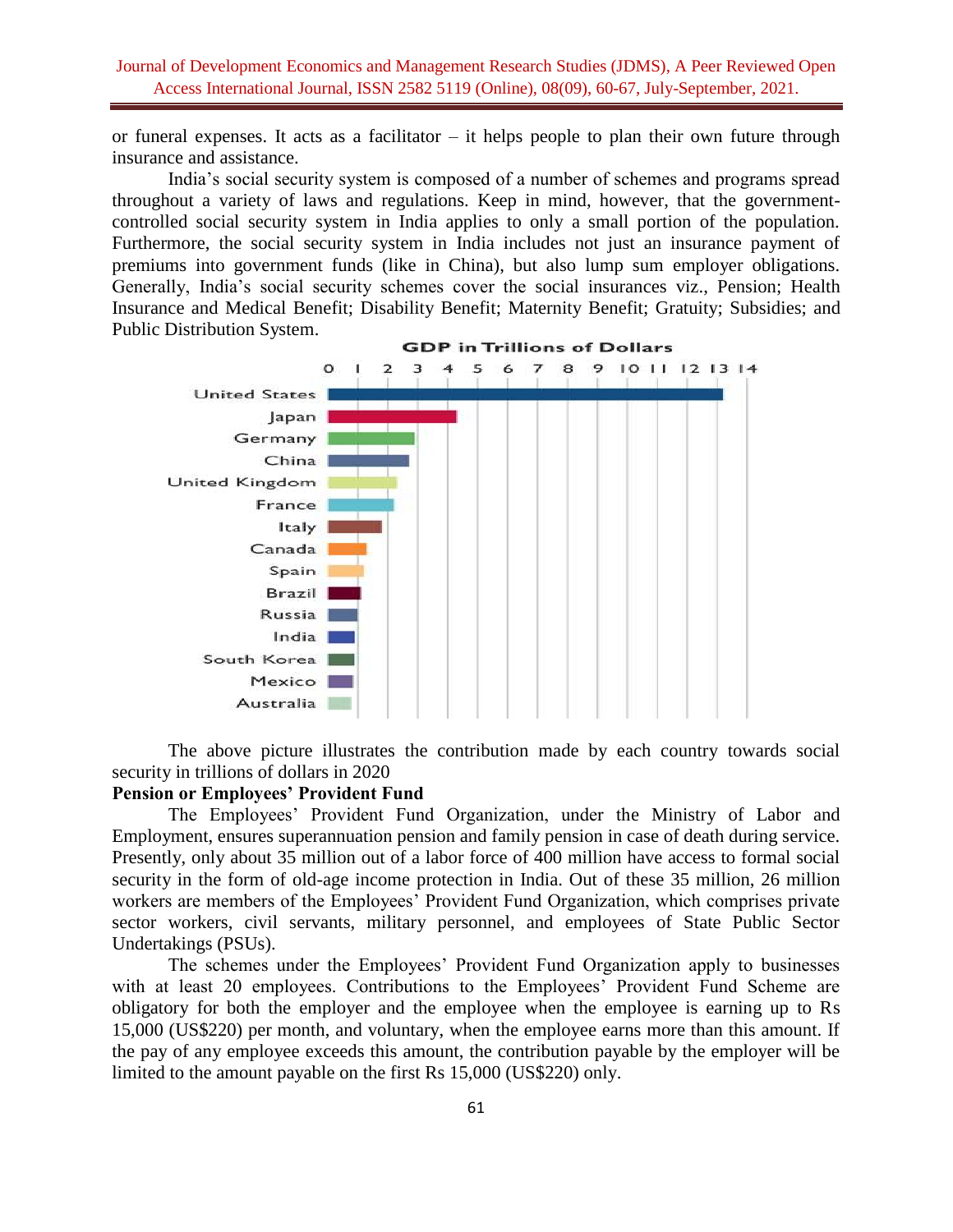The Employees' Provident Fund Organization includes three schemes:

- The Employees' Provident Fund Scheme, 1952,
- The Employees' Pension Scheme, 1995, and,
- The Employees' Deposit Linked Insurance Scheme, 1976.

The Employees' Provident Fund (EPF) Scheme is contributed to by the employer (1.67-3.67 percent) and the employee (10-12 percent). The Employee Pension Scheme (EPS) is contributed to by the employer (8.33 percent) and the government (1.16 percent), but not the employee. Finally, the Employees' Deposit Linked Insurance (EDLI) Scheme is contributed to by the employer (0.5 percent) only.

## **New Pension Scheme or contributory Pension Scheme**

The New Pension Scheme works on defined contribution basis and will have two tiers – Tier-I and II. Contribution to Tier-I is mandatory for all government servants joining government service on or after 1-1-2004 (except the armed forces in the first stage), whereas Tier-II will be optional and at the discretion of government servants.The Tier II account works more like a savings account where you can withdraw your money whenever you wish. You can make your contributions using your permanent retirement account number at any of the designated points of select banks. In the old pension scheme, government employees were getting pension as an additional post-retirement benefit. But, the new scheme provides for pension based on the contributions from the employees and the income accrued in a fund set up for the purpose. The pension funds will be invested in the stock market and the quantum of pension is therefore subject to its vagaries. The lives of the retirees would therefore swing as per the bulls and bears of capital market.

## **Health Insurance and Medical Benefit**

India has a national health service, but this does not include free medical care for the whole population. The Employees' State Insurance (ESI) Act creates a fund to provide medical care to employees and their families, as well as cash benefits during sickness and maternity, and monthly payments in case of death or disablement for those working in factories and establishments with 10 or more employees.

The ESI (Central) Amendment Rules, 2016 – notified on December 22, 2016 – expanded coverage to include employees earning Rs 21,000 (US\$313.53) or less in a month from January 1, 2017; previously, the wage limit for ESI subscribers was Rs 15,000 (US\$223.95) per month. Subsequently, the [Employees' State Insurance \(Central\) Amendment Rules, 2017](http://www.india-briefing.com/news/esi-central-amendment-rules-2017-expands-maternity-health-benefits-13670.html/) was notified on January 20, detailing new maternity benefits for women who have insurance. Sickness benefit under ESI coverage is 70 percent of the average daily wage and is payable for 91 days during two consecutive benefit periods.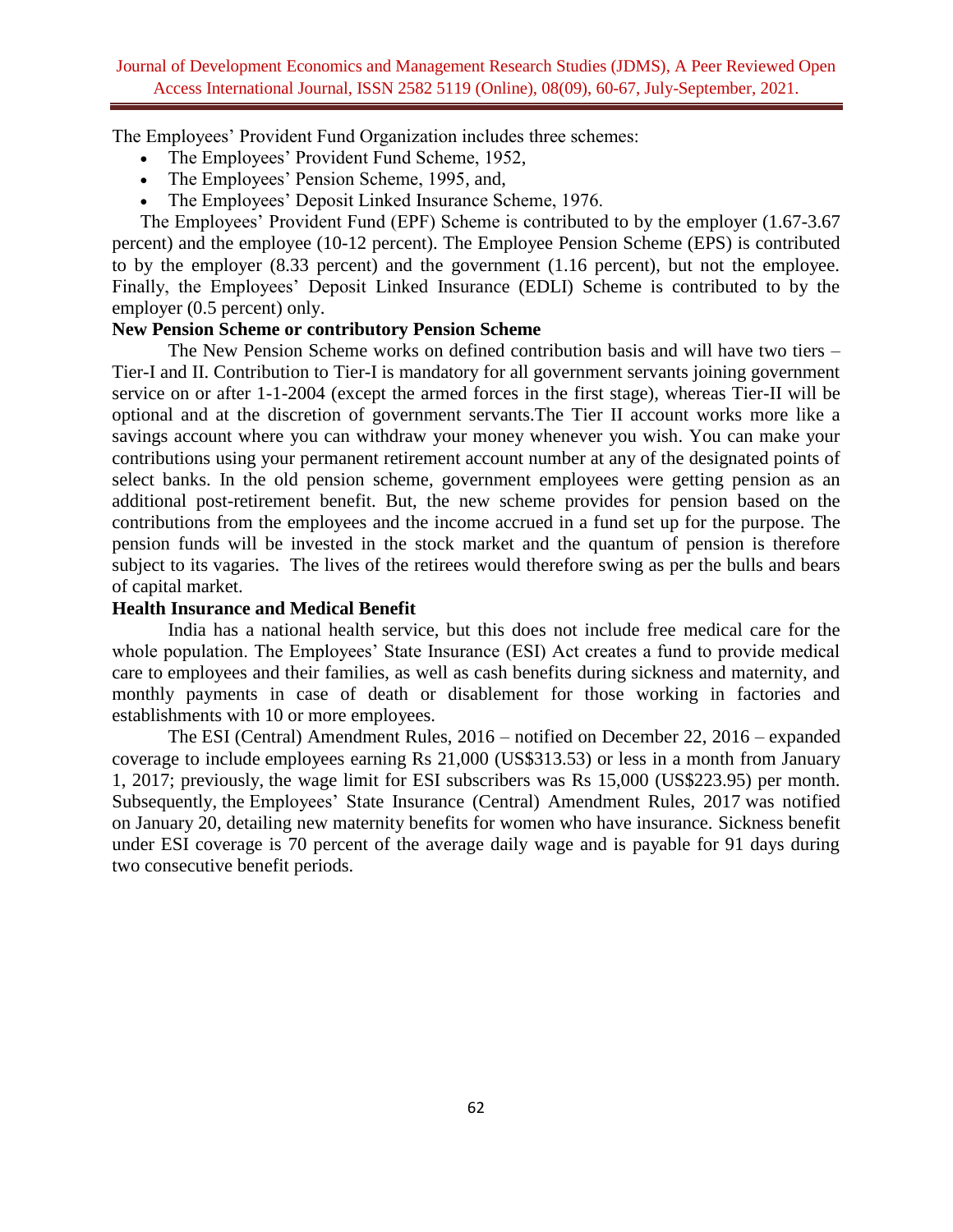

#### **SHARES OF HEALTHCARE EXPENDITURE**

Sources: Business Standard, Hospital Market India by Research on India

#### **Disability Benefit**

The Employee's Compensation Act, 1923, formerly known as the 'Workmen's Compensation Act, 1923', requires the employer to pay compensation to employees or their families in cases of employment related injuries that result in death or disability. In addition, workers employed in certain types of occupations are exposed to the risk of contracting certain diseases, which are peculiar and inherent to those occupations. A worker contracting an occupational disease is deemed to have suffered an accident out of and in the course of employment, and the employer is liable to pay compensation for the same. Injuries resulting in permanent total and partial disablement are listed in parts I and II of Schedule I of the Employee's Compensation Act, while occupational diseases have been defined in parts A, B, and C of Schedule III of the Employee's Compensation Act.

## **Compensation calculation depends on the situation of occupational disability:**

(a) Death: 50 percent of the monthly wage multiplied by the relevant factor (age) or an amount of Rs 80,000 (US\$1,246.20), whichever is more.

(b) Total permanent disablement: 60 percent of the monthly wage multiplied by the relevant factor (age) or an amount of Rs 90,000 (US\$1,401.98), whichever is more.

#### **Maternity Benefit**

The Maternity Benefit (Amendment) Act, 2017 came into force on April 1, 2017, and increases some of the key benefits mandated under the previous Maternity Benefit Act of 1961. The amended law provides [women in the organized sector](http://www.india-briefing.com/news/employing-women-workplace-12267.html/) with paid maternity leave of 26 weeks, up from 12 weeks, for the first two children. For the third child, the maternity leave entitled will be 12 weeks. India now has the third most maternity leave in the world, following Canada (50 weeks) and Norway (44 weeks).

The Act also secures 12 weeks of maternity leave for mothers adopting a child below the age of three months as well as to commissioning mothers (biological mothers) who opt for surrogacy. The 12-week period in these cases will be calculated from the date the child is handed over to the adoptive or commissioning mother. In other provisions, the law mandates that every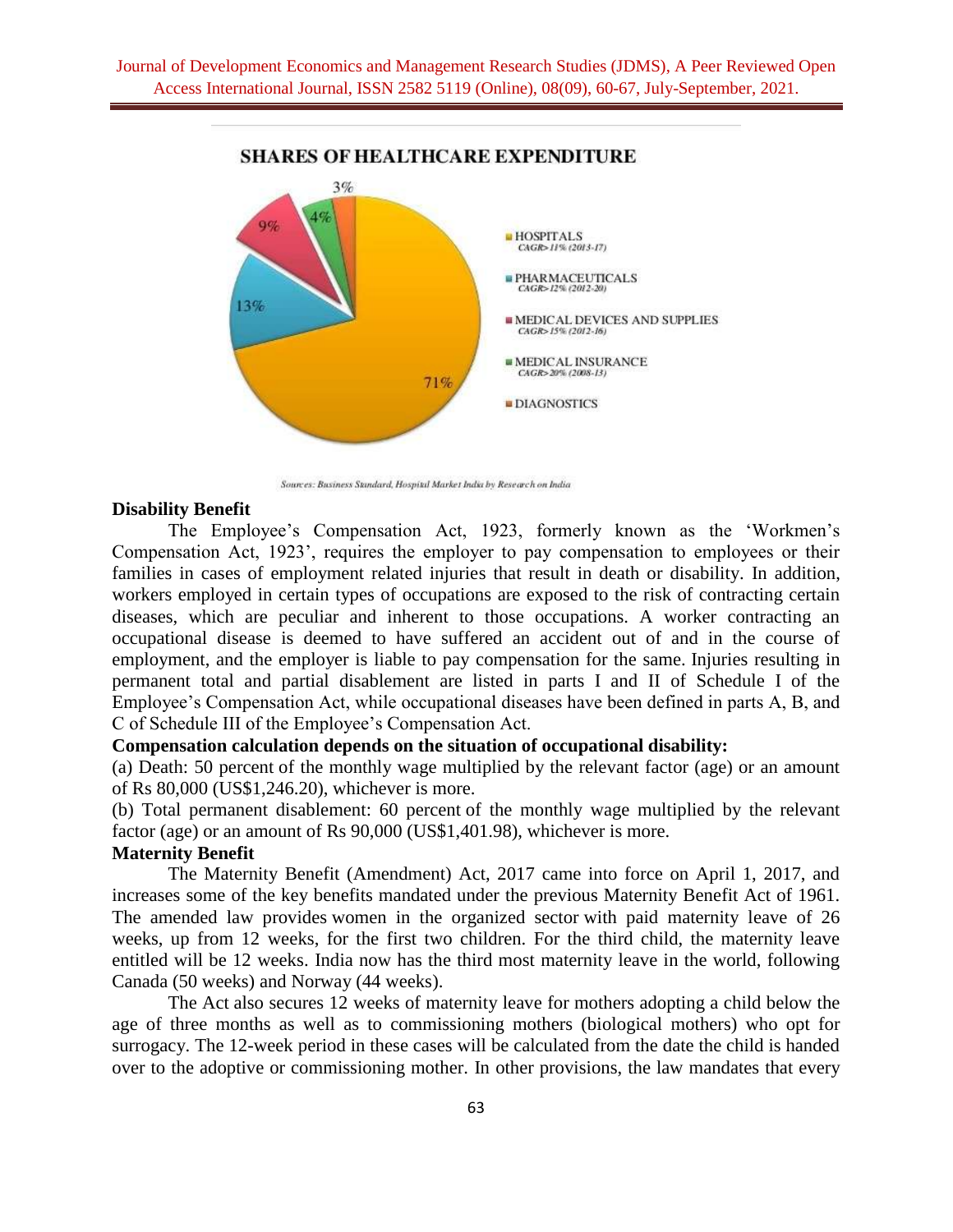establishment with over 50 employees must provide crèche facilities within easy distance, which the mother can visit up to four times a day. For compliance purposes, companies should note that this particular provision will come into effect from July 1, 2017. The Maternity Benefit (Amendment) Act introduces the option for women to negotiate work-from-home, if they reach an understanding with their employers, after the maternity leave ends.

Under the pre-existing Maternity Benefit Act of 1961, every woman is entitled to, and her employer is liable for, the payment of maternity benefit at the rate of the average daily wage for the period of the employee's actual absence from work. Apart from 12 weeks of salary, a female worker is entitled to a medical bonus of US\$54.45 (Rs 3,500). The 1961 Act states that in the event of miscarriage or medical termination of pregnancy, the employee is entitled to six weeks of paid maternity leave. Employees are also entitled to an additional month of paid leave in case of complications arising due to pregnancy, delivery, premature birth, miscarriage, medical termination, or a tubectomy operation (two weeks in this case).

In addition to the above, the 1961 Act states that no company shall compel its female employees to do tasks of a laborious nature or tasks that involve long hours of standing or which in any way are likely to interfere with her pregnancy or the normal development of the fetus, or are likely to cause her miscarriage or otherwise adversely affect her health.

#### **Gratuity**

[The Payment of Gratuity Act, 1972](http://www.india-briefing.com/news/applicability-calculation-gratuity-india-6435.html/) directs establishments with ten or more employees to provide the payment of 15 days of additional wages for each year of service to employees who have worked at a company for five years or more. Gratuity is provided as a lump sum payout by a company. In the event of the death or disablement of the employee, the gratuity must still be paid to the nominee or the heir of the employee.

The employer can, however, reject the payment of gratuity to an employee if the individual has been terminated from the job due to any misconduct. In such a case of forfeiture, there must be a termination order containing the charges and the misconduct of the employee. Gratuity is calculated through the formula mentioned below:

## **Gratuity = Last Drawn Salary**  $\times$  **15/26**  $\times$  **Years of Service, where**

- The ratio 15/26 represents 15 days out of 26 working days in a month.
- Last Drawn Salary = Basic Salary + Dearness Allowance.
- Years of Service are rounded up or down to the nearest full year. For example, if the employee has a total service of 10 years, 10 months and 25 days, 11 years will be factored into the calculation.

Gratuity is exempted from taxation provided that the amount does not exceed 15 days' salary for every completed year of service calculated on the last drawn salary (subject to a maximum of US\$15,467.62 or Rs 10 lakh). It is important to note that an employer can choose to pay more gratuity to an employee, which is known as ex-gratia and is a voluntary contribution. Ex-gratia is subject to tax.

#### **Subsidies**

Sizeable amount of Govt spending takes the form of subsidies which again turns to be the social security protection specifically for supporting the cultivators, small scale industries and cottage industries . Even the pie diagram below shows that 28.41% of subsidies applies to food and 26.22% goes for fertilizers while 26.72% of the govt subsidies was found to be spent on petroleum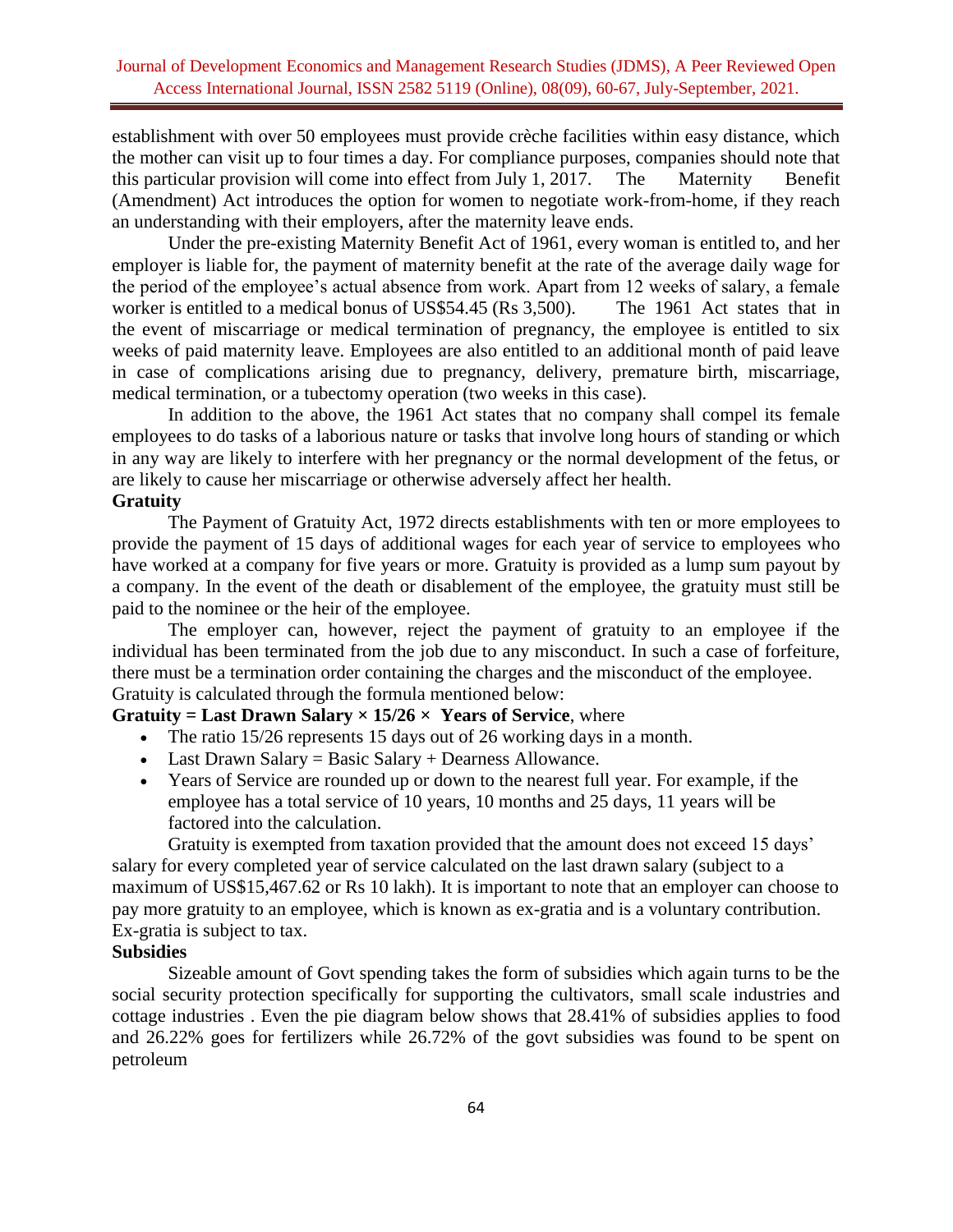

### **Public distribution system**

Public distribution system (PDS) is an Indian food security system. Established by the Government of India under Ministry of Consumer Affairs, Food, and Public Distribution and are managed jointly by state governments in India, it distributes subsidized food and non-food items to India's poor. This scheme was launched in India on June 1947. Major commodities distributed include staple food grains, such as wheat, rice, sugar, and kerosene, through a network of fair price shops (also known as ration shops) established in several states across the country. Food Corporation of India, a Government-owned corporation, procures and maintains the PDS.

In coverage and public expenditure, it is considered to be the most important food security network. However, the food grains supplied by the ration shops are not enough to meet the consumption needs of the poor or are of inferior quality. The average level of consumption of PDS seeds in India is only 1 kg per person / month. The PDS has been criticised for its urban bias and its failure to serve the poorer sections of the population effectively. The targeted PDS is costly and gives rise to much corruption in the process of extricating the poor from those who are less needy. Today, India has the largest stock of grain in the world besides China, the government spends Rs. 750 billion (\$13.6 billion) per year, almost 1 percent of GDP, yet 21% remain undernourished. Distribution of food grains to poor people throughout the country is managed by state governments. As of date there are about 500,000 Fair Price Shops (FPS) across India.

#### **Social Protection of India Compared to other nations**

 India has been taking a back seat when it comes to the proportion of social security protection as % of country's GDP. The top countries like Germany, UK, Japan, Brazil & US have been having their percentage of greater than or around 20 % of GDP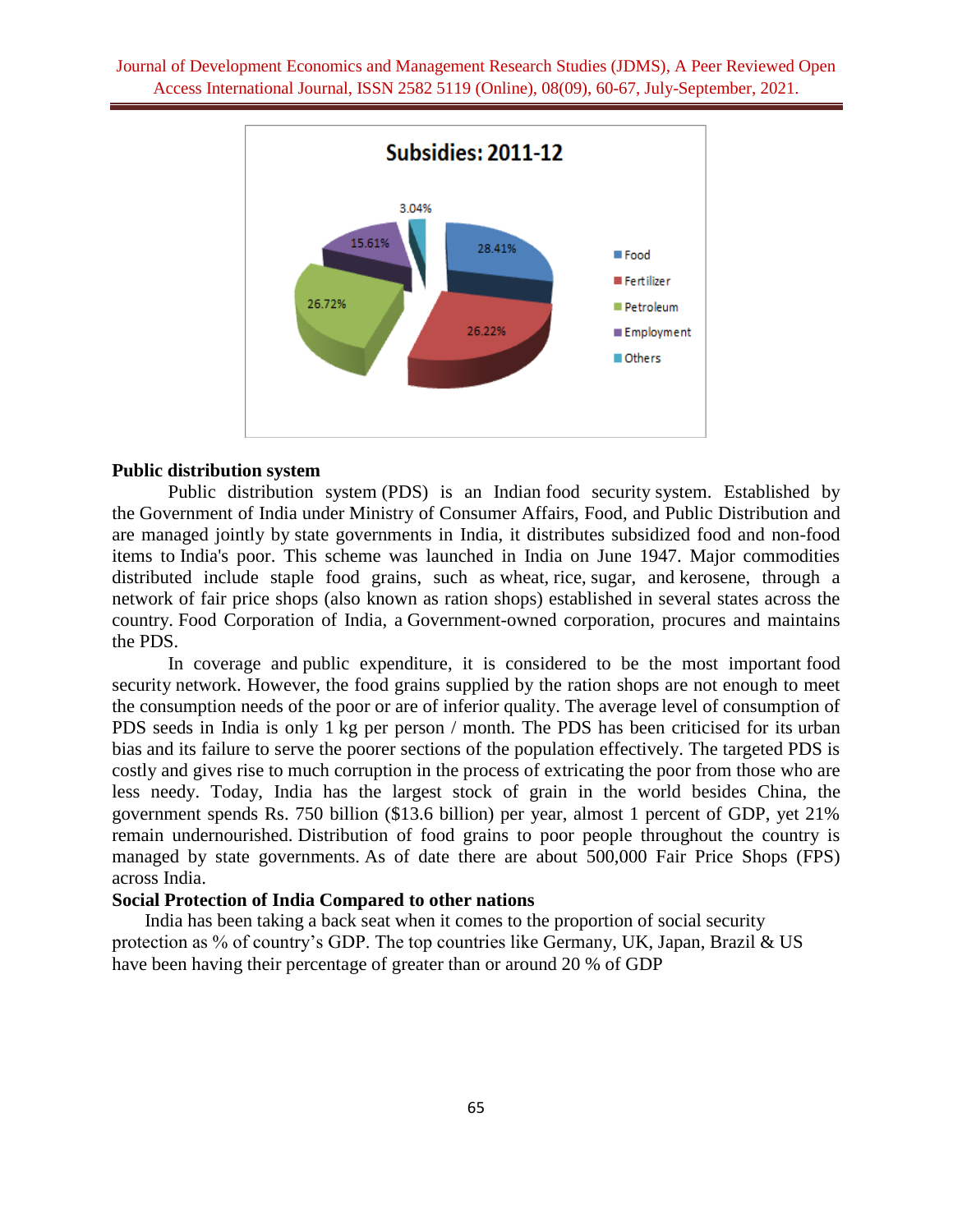

India spends 1.4 percent of its GDP on social protection, among the lowest in Asia, far lower than China, Sri Lanka, Thailand, and even Nepal. The governments has not yet indicated any support to the idea of legally guaranteed social protection for all workers. Officials say the government is proposing CPS and issue a smart card, "U-WIN," Unorganised Sector Identification Number, Aaadhar card to every worker in the unorganised sector with a unique identification number for accessing social schemes. What these benefits will be, and what their legal guarantee is still up in the air.

#### Conclusion:

Therefore, Social security for employees is a concept which became important in the developed and industrialized countries. It can be defined as measures providing protection to workers class against risk like retirement, resignation, retrenchment, maternity, old age, unemployment, death, disablement and other similar conditions. In the current Coronavirus crisis and the ensuing lockdown, most migrants in India find themselves suddenly jobless as factories close, supply chains shut down and services freeze. The present government has responded to the crisis by announcing several social protection schemes, including direct benefit transfers for certain sections of the population and free LPG refills, grains and pulses for the poor. But large sections of the population, including urban informal workers, are 'invisible' to the state. There is also no single view of 'who is getting what' and 'who should get what' to enable an efficient entitlement-based approach to social protection.